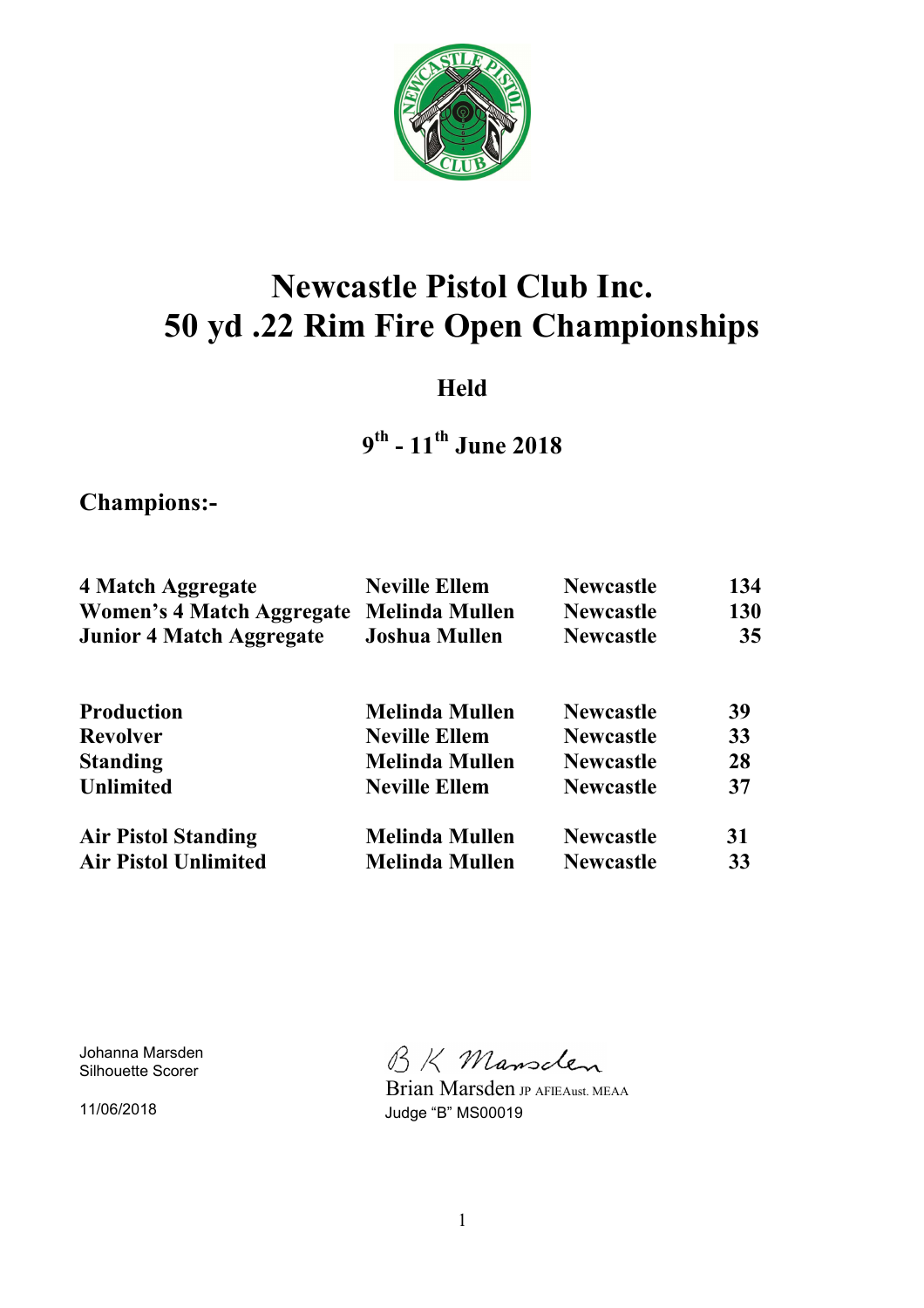### **50m Open Aggregate**

| Aggregate | <b>Top Surname</b> | Name           | Club             | Prod | Rev | <b>Stand</b> | Unlim |
|-----------|--------------------|----------------|------------------|------|-----|--------------|-------|
| 134       | Ellem              | <b>Neville</b> | Newcastle        | 36   | 33  | 28           | 37    |
| 130       | Mullen             | Melinda        | <b>Newcastle</b> | 39   | 26  | 28           | 37    |
| 109       | Marsden            | Brian          | Newcastle        | 32   | 24  | 23           | 30    |
| 107       | <b>Howitt</b>      | Paul           | Newcastle        | 33   | 27  | 14           | 33    |
| 106       | Robinson           | Matt           | Newcastle        | 33   | 33  | 11           | 29    |
| 91        | Ellem              | Kerrie         | Newcastle        | 21   | 26  | 21           | 23    |
| 89        | Jones              | Paul           | Newcastle        | 29   | 19  | 15           | 26    |
| 76        | Roberts            | Derek          | <b>Newcastle</b> | 23   | 26  | 7            | 20    |
| 75        | Caban              | David          | Newcastle        | 16   | 13  | 27           | 19    |
| 74        | Parsons            | Darren         | Newcastle        | 28   | 21  | 0            | 25    |
| 61        | Emerson            | Gary           | Newcastle        | 13   | 20  | 9            | 19    |
| 58        | Pender             | Ann            | Capertee         | 18   | 5   | 19           | 16    |
| 35        | Mullen             | Joshua         | Newcastle        | 5    | 7   | 2            | 21    |
| 33        | Robinson           | Simmone        | Newcastle        | 12   | 13  | 5            | 3     |
| 33        | Bryden             | Kevin          | Newcastle        | 5    | 12  | 8            | 8     |
| 24        | Pender             | John           | Capertee         | 8    | 4   | 6            | 6     |
| 18        | Marsden            | Johanna        | Newcastle        | 0    | 6   | 12           | 0     |

### **50m Womens Aggregate**

|          | <b>Name</b>           | <b>Club</b> | Prod | Rev | <b>Stand</b> | Unlim |
|----------|-----------------------|-------------|------|-----|--------------|-------|
| Mullen   | Melinda               | Newcastle   | 39   | 26  | 28           | 37    |
| Ellem    | Kerrie                | Newcastle   | 21   | 26  | 21           | 23    |
| Pender   | Ann                   | Capertee    | 18   | 5   | 19           | 16    |
| Robinson | Simmone               | Newcastle   | 12   | 13  | 5            | 3     |
| Marsden  | Johanna               | Newcastle   | 0    | 6   | 12           | 0     |
|          | Aggregate Top Surname |             |      |     |              |       |

### **50m Juniors Aggregate**

| <b>Aggregate Top Surname Name</b> |        |        | <b>Club</b> |  | Prod Rev Stand Unlim |  |
|-----------------------------------|--------|--------|-------------|--|----------------------|--|
| 35                                | Mullen | Joshua | Newcastle   |  | 5 7 2 21             |  |

Johanna Marsden Silhouette Scorer

11/06/2018

BK Mansclen

Brian Marsden JP AFIEAust. MEAA Judge "B" MS00019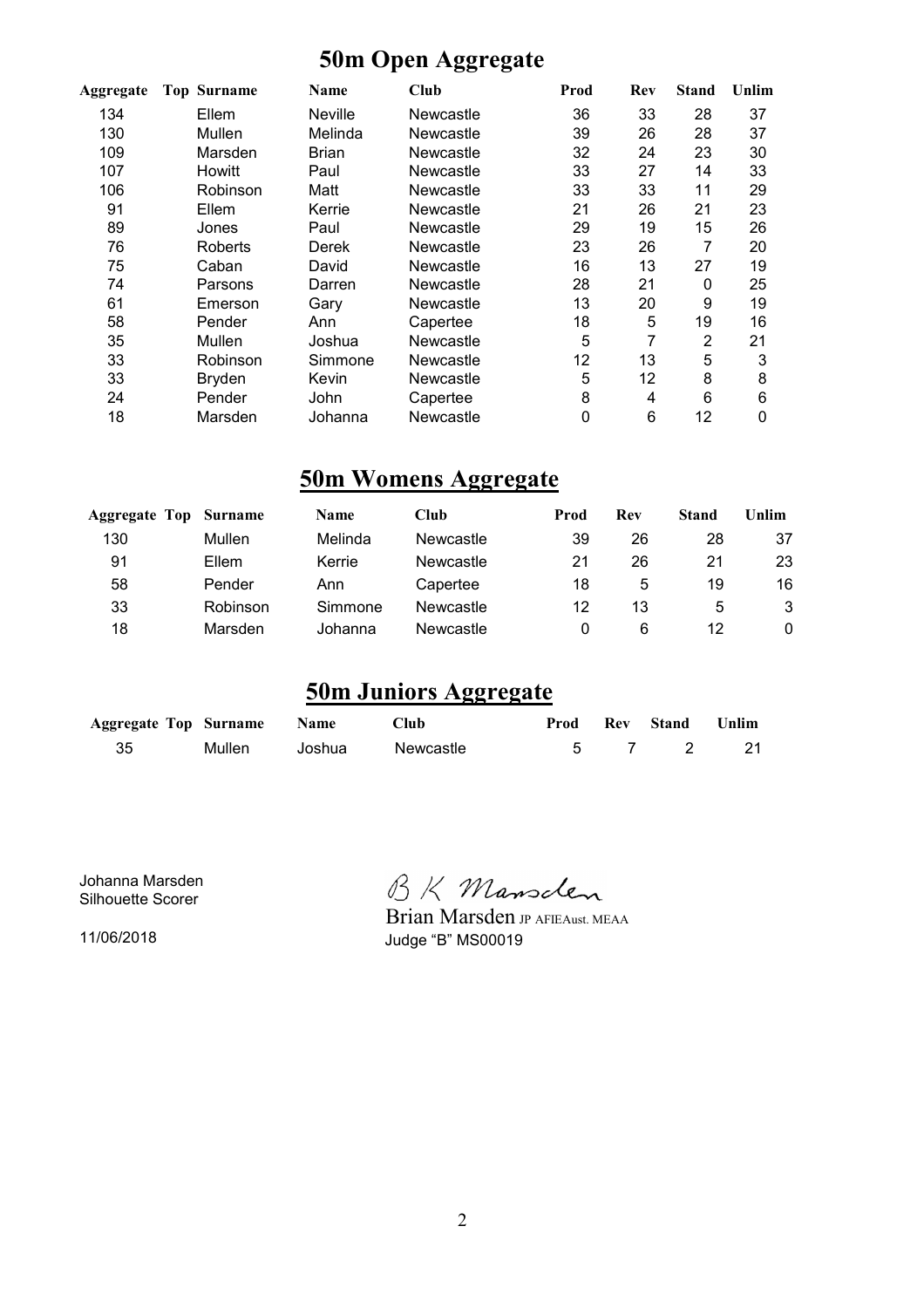| Name         | <b>Surname</b> | Club      | Grade Grade | <b>Total</b> | Top |                |                | Chic Pig Turk Ram |    |
|--------------|----------------|-----------|-------------|--------------|-----|----------------|----------------|-------------------|----|
| Melinda      | Mullen         | Newcastle | <b>INT</b>  | 39           |     | 10             | 9              | 10                | 10 |
| Neville      | Ellem          | Newcastle | <b>INT</b>  | 36           |     | 9              | 10             | 7                 | 10 |
| Paul         | Howitt         | Newcastle | AA          | 33           |     | 6              | 9              | 10                | 8  |
| Matt         | Robinson       | Newcastle | AA          | 33           |     | 8              | 9              | 9                 | 7  |
| <b>Brian</b> | Marsden        | Newcastle | AAA         | 32           |     | 8              | 8              | $\overline{7}$    | 9  |
| Paul         | Jones          | Newcastle | AA          | 29           |     | 6              | 8              | 8                 | 7  |
| Darren       | Parsons        | Newcastle | Α           | 28           |     | 6              | 10             | 6                 | 6  |
| Derek        | Roberts        | Newcastle | A           | 23           |     | 4              | 8              | 5                 | 6  |
| Kerrie       | Ellem          | Newcastle | <b>AAA</b>  | 21           |     | 7              | $\overline{2}$ | $\overline{7}$    | 5  |
| Ann          | Pender         | Capertee  | AAA         | 18           |     | 5              | 6              | $\overline{2}$    | 5  |
| David        | Caban          | Newcastle | <b>AAA</b>  | 16           |     | 4              | 7              | 4                 | 1  |
| Gary         | Emerson        | Newcastle | A           | 13           |     | 4              | $\overline{2}$ | 1                 | 6  |
| Simmone      | Robinson       | Newcastle | B           | 12           |     | $\overline{2}$ | 4              | 1                 | 5  |
| John         | Pender         | Capertee  | AAA         | 8            |     | $\overline{2}$ | 3              | $\overline{2}$    |    |
| Joshua       | Mullen         | Newcastle | B           | 5            |     | 1              | $\overline{2}$ | 1                 | 1  |
| Kevin        | <b>Bryden</b>  | Newcastle | Β           | 5            |     | 1              | 4              | 0                 | 0  |

#### **50m Production Off Gun**

#### **50m Revolver Off Gun**

| Name    | <b>Surname</b> | Club      | Grade<br>Grade | <b>Total</b> | <b>Top</b>     |                |                | Chic Pig Turk Ram |                |
|---------|----------------|-----------|----------------|--------------|----------------|----------------|----------------|-------------------|----------------|
| Neville | Ellem          | Newcastle | <b>AAA</b>     | 33           | $\mathbf{1}$   | 8              | 9              | 9                 | 7              |
| Matt    | Robinson       | Newcastle | AA.            | 33           | $\overline{2}$ | 8              | 10             | $\overline{7}$    | 8              |
| Paul    | Howitt         | Newcastle | AA             | 27           |                | 7              | 6              | 5                 | 9              |
| Kerrie  | Ellem          | Newcastle | AA             | 26           |                | 5              | 8              | 5                 | 8              |
| Melinda | Mullen         | Newcastle | AAA            | 26           |                | 7              | 7              | 5                 | 7              |
| Derek   | <b>Roberts</b> | Newcastle | AA             | 26           |                | 8              | 7              | 8                 | 3              |
| Brian   | Marsden        | Newcastle | AAA            | 24           |                | 5              | 9              | 3                 | 7              |
| Darren  | Parsons        | Newcastle | B              | 21           |                | $\overline{2}$ | 8              | 7                 | 4              |
| Gary    | Emerson        | Newcastle | Α              | 20           |                | 7              | 5              | $\overline{2}$    | 6              |
| Paul    | Jones          | Newcastle | AA             | 19           |                | 7              | 6              | 1                 | 5              |
| Simmone | Robinson       | Newcastle | B              | 13           |                | 4              | 4              | 3                 | $\overline{2}$ |
| David   | Caban          | Newcastle | AAA            | 13           |                | 4              | 6              | 1                 | $\overline{2}$ |
| Kevin   | <b>Bryden</b>  | Newcastle | B              | 12           |                | 4              | 5              | $\overline{2}$    | 1              |
| Joshua  | Mullen         | Newcastle | B              | 7            |                | $\overline{2}$ | $\overline{2}$ | 0                 | 3              |
| Johanna | Marsden        | Newcastle | B              | 6            |                | 1              | $\overline{2}$ | $\overline{2}$    | 1              |
| Ann     | Pender         | Capertee  | AAA            | 5            |                | $\overline{2}$ | $\overline{2}$ | 0                 | 1              |
| John    | Pender         | Capertee  | AA             | 4            |                | 1              | 1              | 0                 | 2              |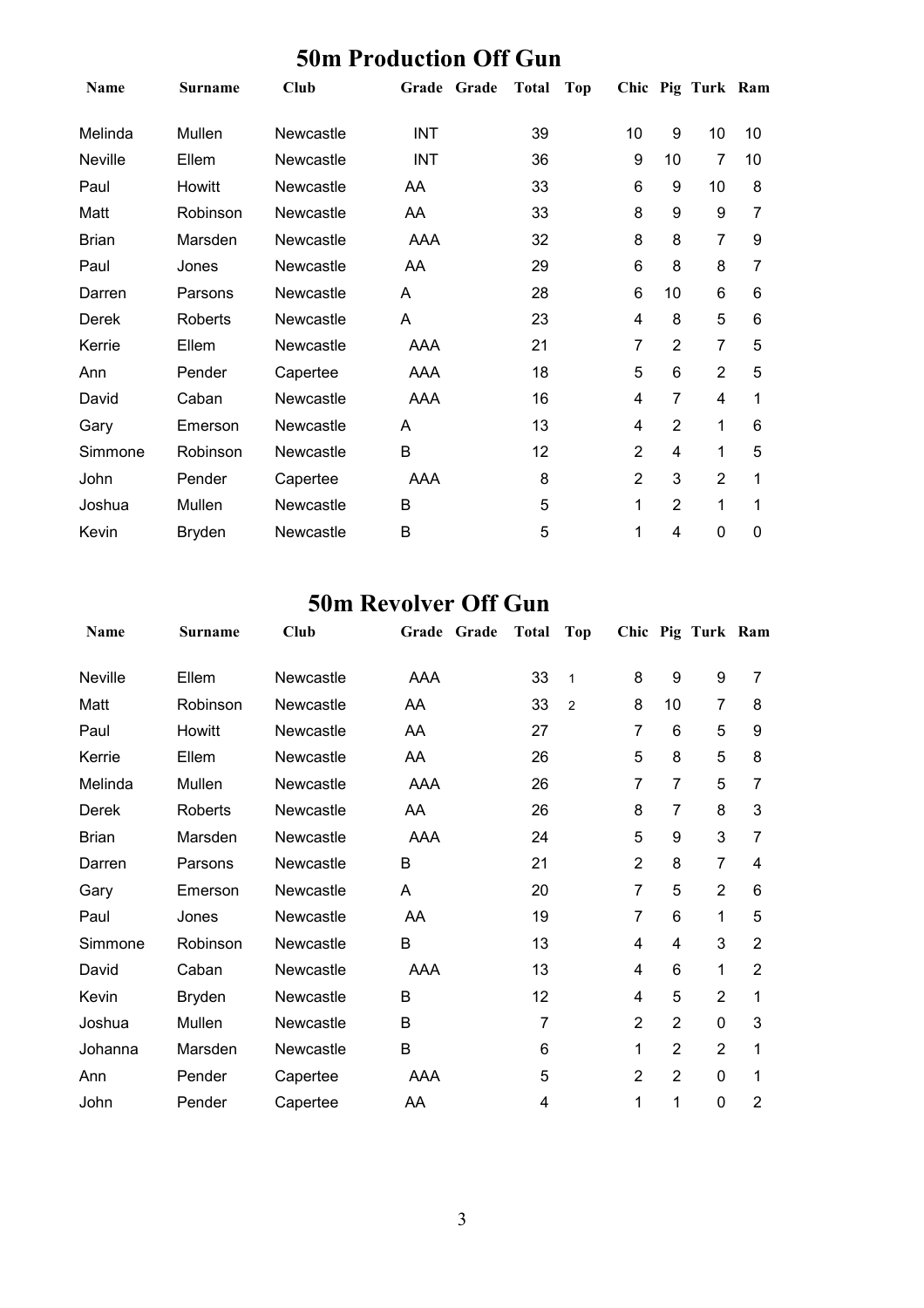| Name         | <b>Surname</b> | Club      | Grade Grade | <b>Total</b>   | Top            |                |                | Chic Pig Turk Ram |                |
|--------------|----------------|-----------|-------------|----------------|----------------|----------------|----------------|-------------------|----------------|
| Melinda      | Mullen         | Newcastle | <b>INT</b>  | 28             | $\mathbf{1}$   | 8              | 10             | 7                 | 3              |
| Neville      | Ellem          | Newcastle | AAA         | 28             | $\overline{2}$ | 7              | 9              | 4                 | 8              |
| David        | Caban          | Newcastle | <b>INT</b>  | 27             |                | 8              | $\overline{7}$ | 6                 | 6              |
| <b>Brian</b> | Marsden        | Newcastle | <b>INT</b>  | 23             |                | 7              | 8              | 4                 | 4              |
| Kerrie       | Ellem          | Newcastle | AA          | 21             |                | 5              | 8              | 3                 | 5              |
| Ann          | Pender         | Capertee  | AA          | 19             |                | 6              | 6              | 3                 | 4              |
| Paul         | Jones          | Newcastle | AA          | 15             |                | 7              | 5              | 3                 | 0              |
| Paul         | Howitt         | Newcastle | AA          | 14             |                | 3              | 3              | 3                 | 5              |
| Johanna      | Marsden        | Newcastle | A           | 12             |                | 3              | 4              | $\overline{2}$    | 3              |
| Matt         | Robinson       | Newcastle | A           | 11             |                | $\overline{2}$ | 4              | 3                 | 2              |
| Gary         | Emerson        | Newcastle | A           | 9              |                | $\overline{2}$ | 5              | 0                 | $\overline{2}$ |
| Kevin        | <b>Bryden</b>  | Newcastle | AA          | 8              |                | 4              | 4              | 0                 | $\mathbf 0$    |
| Derek        | Roberts        | Newcastle | A           | 7              |                | 3              | 4              | 0                 | $\mathbf 0$    |
| John         | Pender         | Capertee  | AA          | 6              |                | 3              | 1              | 0                 | $\overline{2}$ |
| Simmone      | Robinson       | Newcastle | B           | 5              |                | 1              | 1              | 1                 | $\overline{2}$ |
| Joshua       | Mullen         | Newcastle | B           | $\overline{2}$ |                | 0              | $\overline{2}$ | 0                 | 0              |

#### **50m Standing Off Gun**

### **50m Unlimited Off Gun**

| Name         | Surname        | Club      | Grade<br>Grade | <b>Total</b> | Top            |                |                | Chic Pig Turk Ram |                |
|--------------|----------------|-----------|----------------|--------------|----------------|----------------|----------------|-------------------|----------------|
| Neville      | Ellem          | Newcastle | AAA            | 37           | $\mathbf 1$    | 10             | 10             | 9                 | 8              |
| Melinda      | Mullen         | Newcastle | AAA            | 37           | $\overline{2}$ | 10             | 10             | 8                 | 9              |
| Paul         | Howitt         | Newcastle | AA             | 33           |                | 8              | 10             | 8                 | 7              |
| <b>Brian</b> | Marsden        | Newcastle | AAA            | 30           |                | 6              | 10             | 7                 | 7              |
| Matt         | Robinson       | Newcastle | A              | 29           |                | 7              | 8              | 8                 | 6              |
| Paul         | Jones          | Newcastle | AA             | 26           |                | 9              | 8              | 4                 | 5              |
| Darren       | Parsons        | Newcastle | B              | 25           |                | 6              | 6              | 5                 | 8              |
| Kerrie       | Ellem          | Newcastle | AAA            | 23           |                | 10             | 9              | 4                 | 0              |
| Joshua       | Mullen         | Newcastle | B              | 21           |                | 5              | 6              | 4                 | 6              |
| Derek        | <b>Roberts</b> | Newcastle | B              | 20           |                | $\overline{7}$ | $\overline{7}$ | 4                 | $\overline{2}$ |
| Gary         | Emerson        | Newcastle | A              | 19           |                | 5              | 4              | 6                 | 4              |
| David        | Caban          | Newcastle | AAA            | 19           |                | 6              | 4              | 5                 | 4              |
| Ann          | Pender         | Capertee  | AA             | 16           |                | 3              | 5              | 4                 | 4              |
| Kevin        | <b>Bryden</b>  | Newcastle | A              | 8            |                | 3              | 1              | 1                 | 3              |
| John         | Pender         | Capertee  | AA             | 6            |                | $\overline{2}$ | $\overline{2}$ | $\overline{0}$    | 2              |
| Simmone      | Robinson       | Newcastle | B              | 3            |                | $\overline{2}$ | 1              | 0                 | 0              |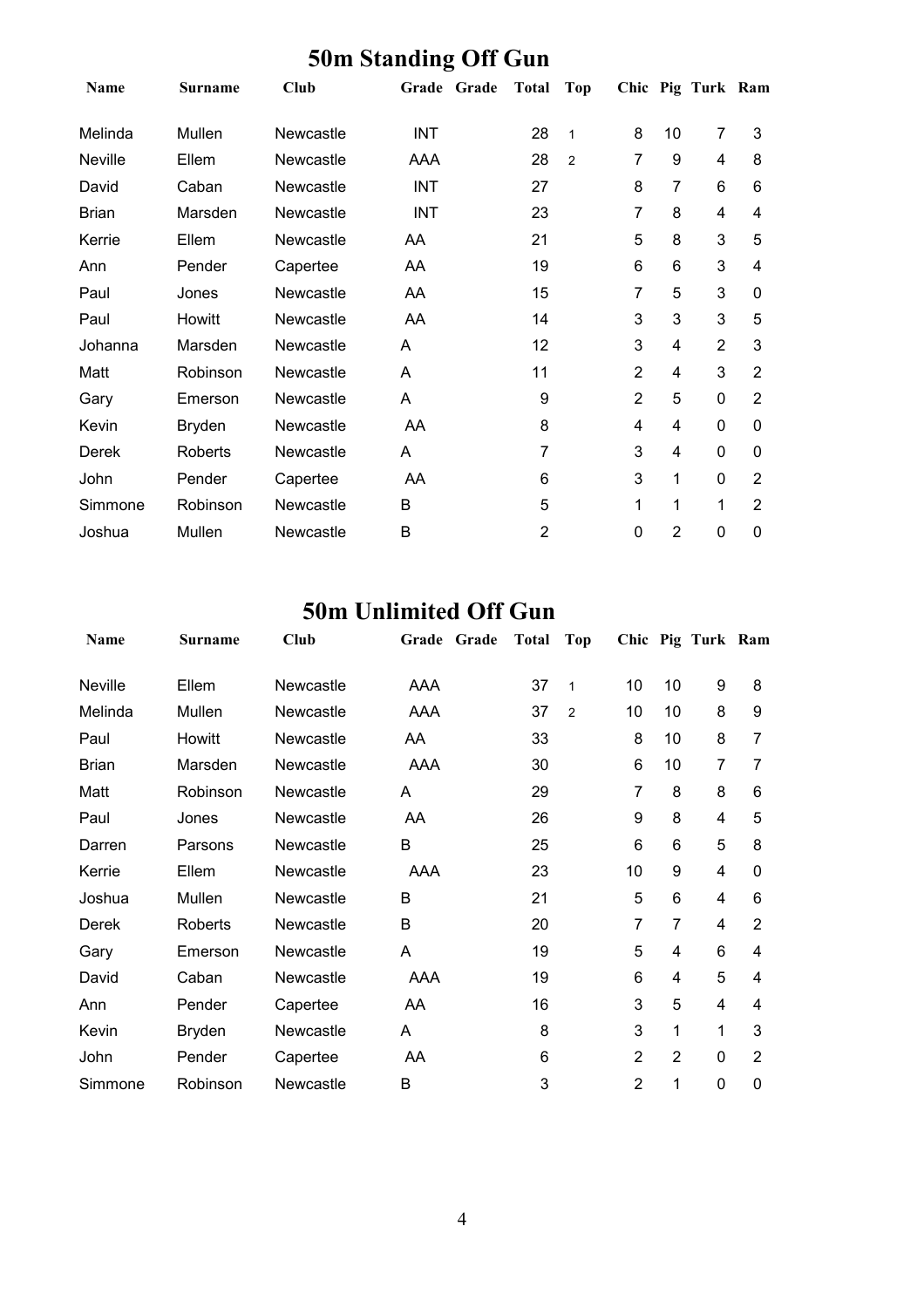|                | $\sim$ on $\sim$ and $\sim$ and $\sim$ and $\sim$ and $\sim$ and $\sim$ and $\sim$ and $\sim$ and $\sim$ |                  |     |                       |   |                |                   |                |  |  |
|----------------|----------------------------------------------------------------------------------------------------------|------------------|-----|-----------------------|---|----------------|-------------------|----------------|--|--|
| <b>Name</b>    | <b>Surname</b>                                                                                           | Club             |     | Grade Grade Total Top |   |                | Chic Pig Turk Ram |                |  |  |
| Melinda        | Mullen                                                                                                   | <b>Newcastle</b> | AAA | 31                    | 7 | 8              | 7                 | 9              |  |  |
| David          | Caban                                                                                                    | <b>Newcastle</b> | AA  | 25                    | 4 | 6              | 7                 | 8              |  |  |
| <b>Brian</b>   | Marsden                                                                                                  | <b>Newcastle</b> | AA  | 20                    | 4 | 5              | 5                 | 6              |  |  |
| Matt           | Robinson                                                                                                 | Newcastle        | A   | 18                    | 4 | 7              | 4                 | 3              |  |  |
| <b>Neville</b> | Ellem                                                                                                    | Newcastle        | AA  | 17                    | 3 | 6              | 4                 | 4              |  |  |
| Kevin          | <b>Bryden</b>                                                                                            | Newcastle        | A   | 15                    | 3 | 5              | $\mathbf 1$       | 6              |  |  |
| Kerrie         | Ellem                                                                                                    | Newcastle        | AAA | 15                    | 5 | 3              | 4                 | 3              |  |  |
| Mark           | McCracken                                                                                                | St Ives          | B   | 12                    | 3 | $\overline{2}$ | 3                 | 4              |  |  |
| Johanna        | Marsden                                                                                                  | Newcastle        | A   | 8                     | 4 | $\overline{2}$ | $\mathbf 0$       | 2              |  |  |
| Gary           | Emerson                                                                                                  | Newcastle        | A   | 7                     | 0 | $\overline{2}$ | $\overline{2}$    | 3              |  |  |
| Joshua         | Mullen                                                                                                   | Newcastle        | В   | 3                     | 0 | 1              | 0                 | $\overline{2}$ |  |  |

#### **50m Standing Air Off Gun**

### **50m Unlimited Air Off Gun**

| <b>Name</b>    | <b>Surname</b> | <b>Club</b> | Grade Grade | Total | Top |   |    | Chic Pig Turk Ram |   |
|----------------|----------------|-------------|-------------|-------|-----|---|----|-------------------|---|
| Melinda        | Mullen         | Newcastle   | AA          | 33    |     | 6 | 10 | 8                 | 9 |
| <b>Neville</b> | Ellem          | Newcastle   | AA          | 33    |     | 8 | 9  | 7                 | 9 |
| Matt           | Robinson       | Newcastle   | A           | 25    |     | 7 | 6  | 5                 |   |
| Kerrie         | Ellem          | Newcastle   | A           | 18    |     | 2 | 8  | 5                 | 3 |
| Gary           | Emerson        | Newcastle   | B           | 16    |     | 8 | 3  | $\overline{2}$    | 3 |
| Kevin          | <b>Bryden</b>  | Newcastle   | B           | 7     |     | 1 | 1  | 2                 | 3 |
| David          | Caban          | Newcastle   | AA          | 6     |     | 1 | 3  | 1                 |   |
| Joshua         | Mullen         | Newcastle   | B           | 3     |     | 2 | 1  | 0                 | 0 |

Johanna Marsden Silhouette Scorer

11/06/2018

BK Mansclen

Judge "B" MS00019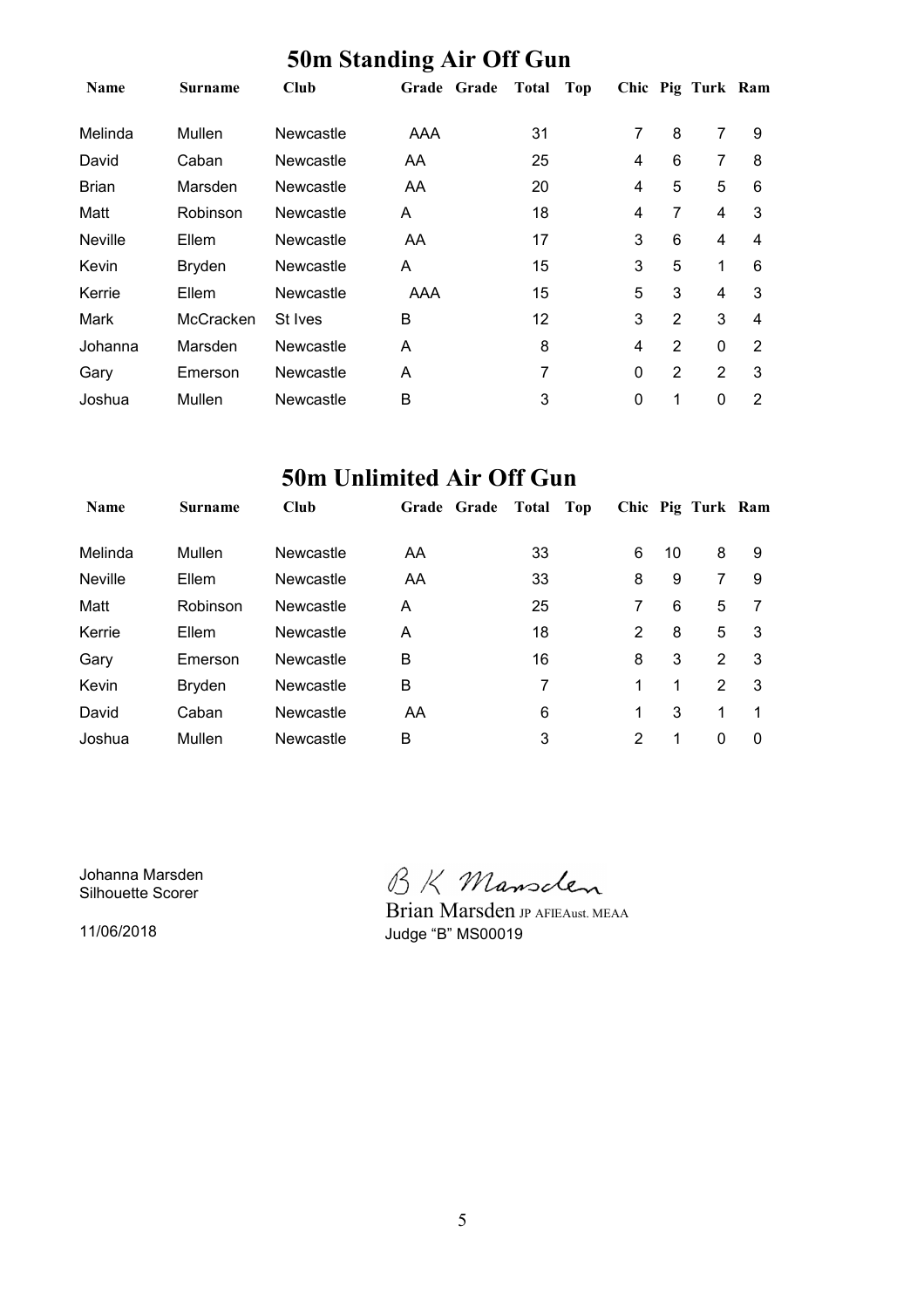### **50m Production**

| Name         |            | <b>Surname</b> | <b>Club</b> |    | Grade Total Shoot Chick |                | Pig            | Turk Ram       |                |
|--------------|------------|----------------|-------------|----|-------------------------|----------------|----------------|----------------|----------------|
| Grade        | <b>INT</b> |                |             |    |                         |                |                |                |                |
| Melinda      |            | Mullen         | Newcastle   | 39 |                         | 10             | 9              | 10             | 10             |
| Neville      |            | Ellem          | Newcastle   | 36 |                         | 9              | 10             | $\overline{7}$ | 10             |
| Grade        | <b>AAA</b> |                |             |    |                         |                |                |                |                |
| <b>Brian</b> |            | Marsden        | Newcastle   | 32 |                         | 8              | 8              | $\overline{7}$ | 9              |
| Kerrie       |            | Ellem          | Newcastle   | 21 |                         | $\overline{7}$ | $\overline{2}$ | $\overline{7}$ | 5              |
| Ann          |            | Pender         | Capertee    | 18 |                         | 5              | 6              | $\overline{2}$ | 5              |
| David        |            | Caban          | Newcastle   | 16 |                         | 4              | $\overline{7}$ | 4              | 1              |
| John         |            | Pender         | Capertee    | 8  |                         | $\overline{2}$ | 3              | $\overline{2}$ | 1              |
| Grade        | AA         |                |             |    |                         |                |                |                |                |
| Paul         |            | Howitt         | Newcastle   | 33 |                         | 6              | 9              | 10             | 8              |
| Matt         |            | Robinson       | Newcastle   | 33 |                         | 8              | 9              | 9              | 7              |
| Paul         |            | Jones          | Newcastle   | 29 |                         | 6              | 8              | 8              | $\overline{7}$ |
| Grade        | A          |                |             |    |                         |                |                |                |                |
| Darren       |            | Parsons        | Newcastle   | 28 |                         | 6              | 10             | 6              | 6              |
| Derek        |            | Roberts        | Newcastle   | 23 |                         | 4              | 8              | 5              | 6              |
| Gary         |            | Emerson        | Newcastle   | 13 |                         | 4              | $\overline{2}$ | 1              | 6              |
| Grade        | B          |                |             |    |                         |                |                |                |                |
| Simmone      |            | Robinson       | Newcastle   | 12 |                         | 2              | 4              | 1              | 5              |
| Joshua       |            | Mullen         | Newcastle   | 5  |                         | 1              | $\overline{2}$ | 1              | 1              |
| Kevin        |            | <b>Bryden</b>  | Newcastle   | 5  |                         | 1              | 4              | $\mathbf 0$    | 0              |

### **50m Revolver**

| Name         |     | Surname        | Club             | Grade Total Shoot |    | <b>Chick</b>   | Pig            | Turk Ram       |                |
|--------------|-----|----------------|------------------|-------------------|----|----------------|----------------|----------------|----------------|
| Grade        | AAA |                |                  |                   |    |                |                |                |                |
| Neville      |     | Ellem          | <b>Newcastle</b> |                   | 33 | 8              | 9              | 9              | 7              |
| Melinda      |     | Mullen         | Newcastle        |                   | 26 | 7              | 7              | 5              | 7              |
| <b>Brian</b> |     | Marsden        | Newcastle        |                   | 24 | 5              | 9              | 3              | 7              |
| David        |     | Caban          | <b>Newcastle</b> |                   | 13 | 4              | 6              | 1              | $\overline{2}$ |
| Ann          |     | Pender         | Capertee         |                   | 5  | $\overline{2}$ | $\overline{2}$ | 0              | 1              |
| Grade        | AA  |                |                  |                   |    |                |                |                |                |
| Matt         |     | Robinson       | Newcastle        |                   | 33 | 8              | 10             | 7              | 8              |
| Paul         |     | Howitt         | Newcastle        |                   | 27 | 7              | 6              | 5              | 9              |
| Kerrie       |     | Ellem          | Newcastle        |                   | 26 | 5              | 8              | 5              | 8              |
| Derek        |     | <b>Roberts</b> | Newcastle        |                   | 26 | 8              | $\overline{7}$ | 8              | 3              |
| Paul         |     | Jones          | Newcastle        |                   | 19 | 7              | 6              | 1              | 5              |
| John         |     | Pender         | Capertee         |                   | 4  | 1              | 1              | 0              | $\overline{2}$ |
| Grade        | A   |                |                  |                   |    |                |                |                |                |
| Gary         |     | Emerson        | Newcastle        |                   | 20 | 7              | 5              | $\overline{2}$ | 6              |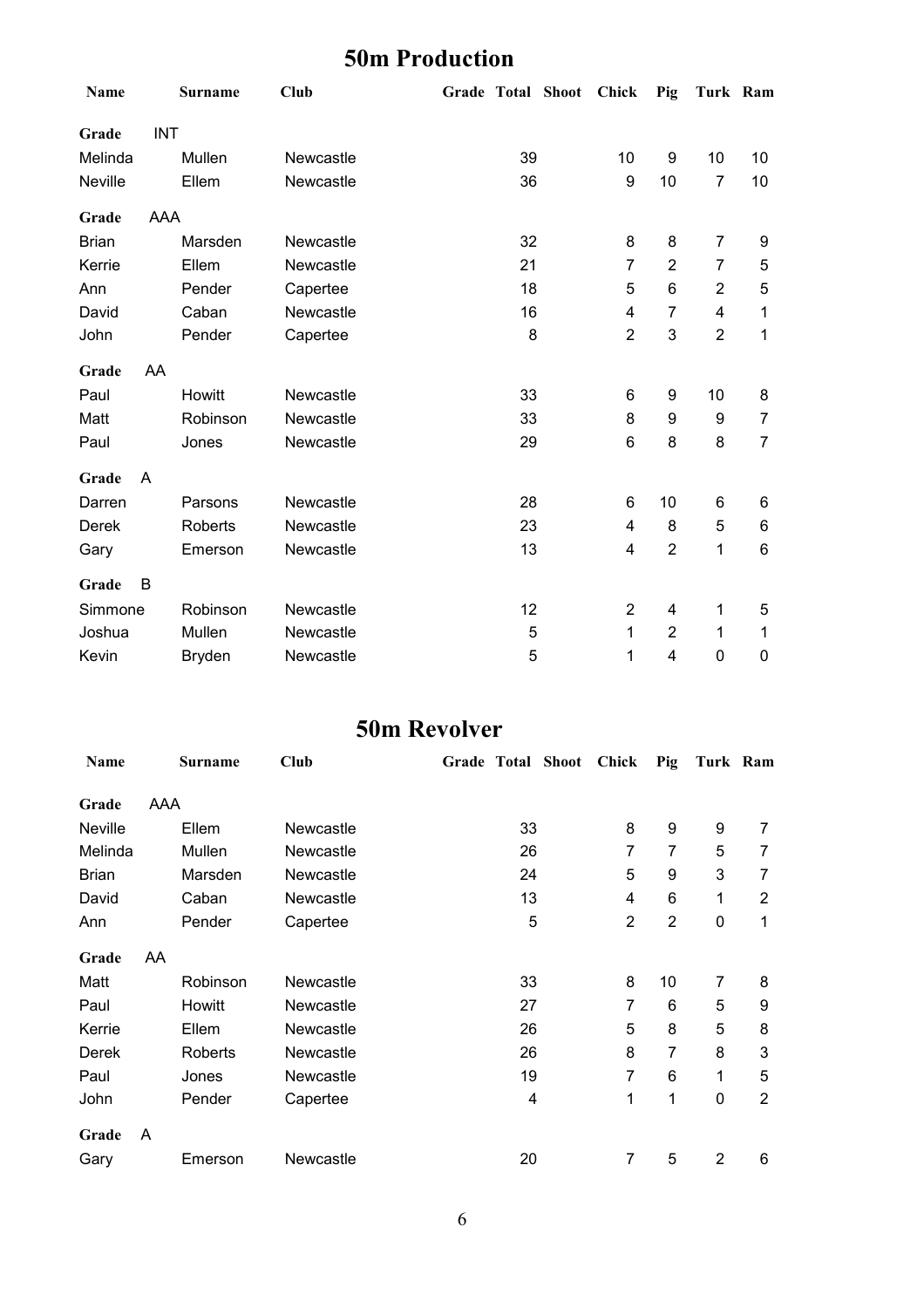| Grade<br>- B |          |                  |    |    |    |   |   |
|--------------|----------|------------------|----|----|----|---|---|
| Darren       | Parsons  | Newcastle        | 21 | 2. | -8 |   | 4 |
| Simmone      | Robinson | Newcastle        | 13 | 4  | 4  | 3 | 2 |
| Kevin        | Bryden   | Newcastle        | 12 | 4  | 5  |   |   |
| Joshua       | Mullen   | <b>Newcastle</b> |    |    |    | 0 | 3 |
| Johanna      | Marsden  | Newcastle        | 6  |    |    |   |   |

### **50m Standing**

| Name         |            | Surname       | Club             |                 | Grade Total Shoot | <b>Chick</b>   | Pig            | Turk Ram       |                           |
|--------------|------------|---------------|------------------|-----------------|-------------------|----------------|----------------|----------------|---------------------------|
| Grade        | <b>INT</b> |               |                  |                 |                   |                |                |                |                           |
| Melinda      |            | Mullen        | Newcastle        | 28              |                   | 8              | 10             | 7              | 3                         |
| David        |            | Caban         | Newcastle        | 27              |                   | 8              | $\overline{7}$ | 6              | 6                         |
| <b>Brian</b> |            | Marsden       | Newcastle        | 23              |                   | $\overline{7}$ | 8              | 4              | 4                         |
| Grade        | AAA        |               |                  |                 |                   |                |                |                |                           |
| Neville      |            | Ellem         | Newcastle        | 28              |                   | 7              | 9              | $\overline{4}$ | 8                         |
| Grade        | AA         |               |                  |                 |                   |                |                |                |                           |
| Kerrie       |            | Ellem         | Newcastle        | 21              |                   | 5              | 8              | 3              | 5                         |
| Ann          |            | Pender        | Capertee         | 19              |                   | 6              | 6              | 3              | 4                         |
| Paul         |            | Jones         | Newcastle        | 15              |                   | 7              | 5              | 3              | $\mathbf 0$               |
| Paul         |            | Howitt        | Newcastle        | 14              |                   | 3              | 3              | 3              | 5                         |
| Kevin        |            | <b>Bryden</b> | Newcastle        | 8               |                   | 4              | 4              | 0              | 0                         |
| John         |            | Pender        | Capertee         | $6\phantom{1}6$ |                   | 3              | 1              | $\mathbf 0$    | $\overline{2}$            |
| Grade        | A          |               |                  |                 |                   |                |                |                |                           |
| Johanna      |            | Marsden       | Newcastle        | 12              |                   | 3              | 4              | $\overline{2}$ | $\ensuremath{\mathsf{3}}$ |
| Matt         |            | Robinson      | Newcastle        | 11              |                   | $\overline{2}$ | 4              | 3              | $\overline{2}$            |
| Gary         |            | Emerson       | Newcastle        | 9               |                   | $\overline{2}$ | 5              | 0              | $\overline{2}$            |
| Derek        |            | Roberts       | Newcastle        | $\overline{7}$  |                   | 3              | 4              | 0              | $\mathbf 0$               |
| Grade        | B          |               |                  |                 |                   |                |                |                |                           |
| Simmone      |            | Robinson      | Newcastle        | 5               |                   | 1              | 1              | 1              | $\overline{2}$            |
| Joshua       |            | Mullen        | <b>Newcastle</b> | $\overline{2}$  |                   | 0              | $\overline{2}$ | 0              | 0                         |

### **50m Unlimited**

| <b>Name</b>    | <b>Surname</b> | <b>Club</b> | Grade Total Shoot Chick Pig |    |    | Turk Ram |          |
|----------------|----------------|-------------|-----------------------------|----|----|----------|----------|
| Grade          | AAA            |             |                             |    |    |          |          |
| Melinda        | Mullen         | Newcastle   | 37                          | 10 | 10 | 8        | 9        |
| <b>Neville</b> | Ellem          | Newcastle   | 37                          | 10 | 10 | 9        | 8        |
| <b>Brian</b>   | Marsden        | Newcastle   | 30                          | 6  | 10 |          |          |
| Kerrie         | Ellem          | Newcastle   | 23                          | 10 | 9  | 4        | $\Omega$ |
| David          | Caban          | Newcastle   | 19                          | 6  | 4  | 5        | 4        |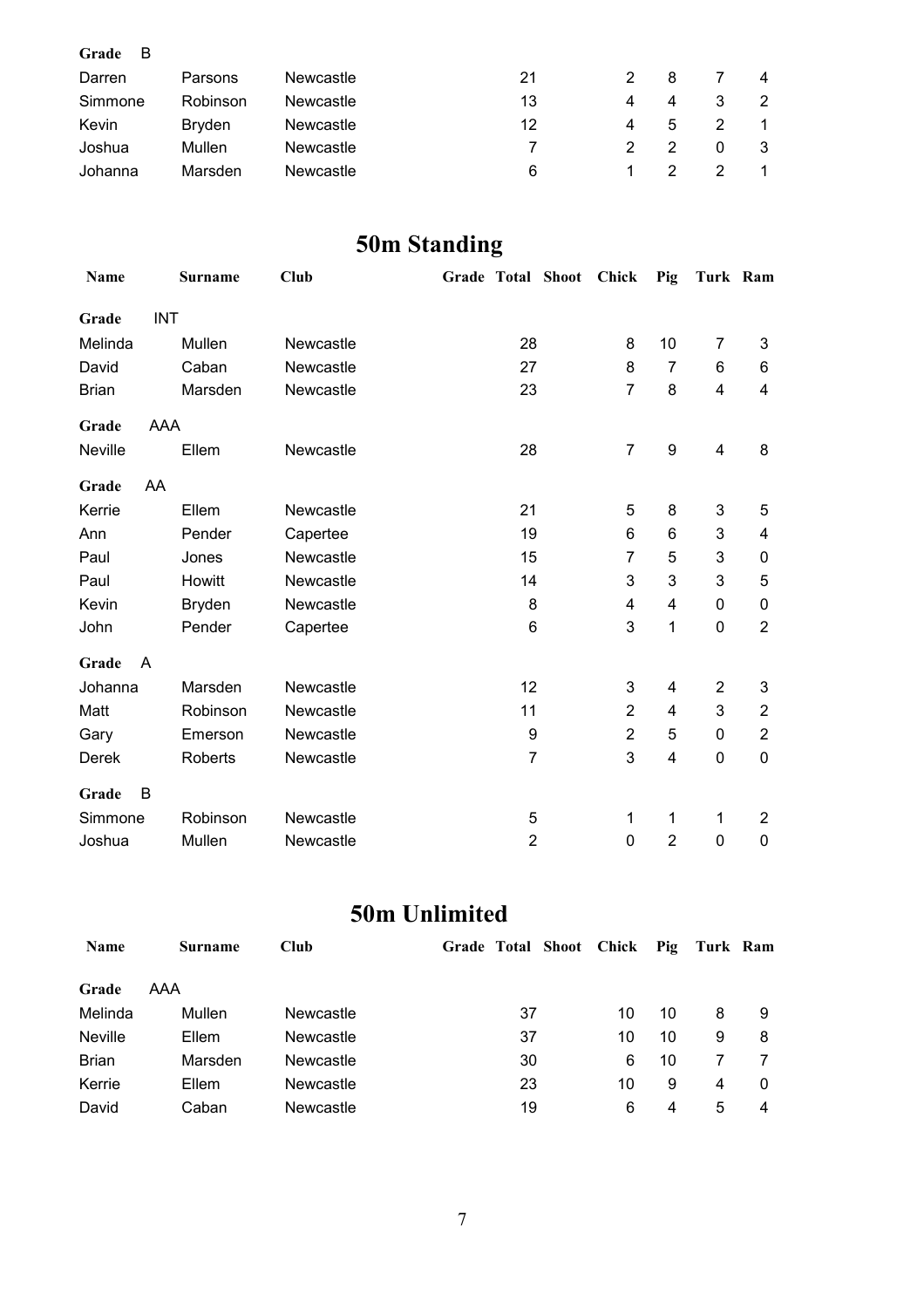| Grade   | AA |               |                  |    |                |                |             |                |
|---------|----|---------------|------------------|----|----------------|----------------|-------------|----------------|
| Paul    |    | Howitt        | Newcastle        | 33 | 8              | 10             | 8           | 7              |
| Paul    |    | Jones         | Newcastle        | 26 | 9              | 8              | 4           | 5              |
| Ann     |    | Pender        | Capertee         | 16 | 3              | 5              | 4           | 4              |
| John    |    | Pender        | Capertee         | 6  | $\overline{2}$ | $\overline{2}$ | 0           | $\overline{2}$ |
| Grade   | A  |               |                  |    |                |                |             |                |
| Matt    |    | Robinson      | Newcastle        | 29 | $\overline{7}$ | 8              | 8           | 6              |
| Gary    |    | Emerson       | <b>Newcastle</b> | 19 | 5              | 4              | 6           | 4              |
| Kevin   |    | <b>Bryden</b> | <b>Newcastle</b> | 8  | 3              | 1              | 1           | 3              |
| Grade   | B  |               |                  |    |                |                |             |                |
| Darren  |    | Parsons       | Newcastle        | 25 | 6              | 6              | 5           | 8              |
| Joshua  |    | Mullen        | Newcastle        | 21 | $\overline{5}$ | 6              | 4           | 6              |
| Derek   |    | Roberts       | <b>Newcastle</b> | 20 | 7              | 7              | 4           | $\overline{2}$ |
| Simmone |    | Robinson      | Newcastle        | 3  | $\overline{2}$ | 1              | $\mathbf 0$ | 0              |

## **50m Standing Air**

| Name         |     | <b>Surname</b> | Club      | Grade Total Shoot |                | Chick          | Pig            | Turk Ram       |                |
|--------------|-----|----------------|-----------|-------------------|----------------|----------------|----------------|----------------|----------------|
| Grade        | AAA |                |           |                   |                |                |                |                |                |
| Melinda      |     | Mullen         | Newcastle |                   | 31             | $\overline{7}$ | 8              | $\overline{7}$ | 9              |
| Kerrie       |     | Ellem          | Newcastle |                   | 15             | 5              | 3              | $\overline{4}$ | 3              |
| Grade        | AA  |                |           |                   |                |                |                |                |                |
| David        |     | Caban          | Newcastle |                   | 25             | 4              | 6              | 7              | 8              |
| <b>Brian</b> |     | Marsden        | Newcastle |                   | 20             | 4              | 5              | 5              | 6              |
| Neville      |     | Ellem          | Newcastle |                   | 17             | 3              | 6              | 4              | 4              |
| Grade        | A   |                |           |                   |                |                |                |                |                |
| Matt         |     | Robinson       | Newcastle |                   | 18             | 4              | $\overline{7}$ | 4              | 3              |
| Kevin        |     | <b>Bryden</b>  | Newcastle |                   | 15             | 3              | 5              | 1              | 6              |
| Johanna      |     | Marsden        | Newcastle |                   | 8              | 4              | $\overline{2}$ | 0              | $\overline{2}$ |
| Gary         |     | Emerson        | Newcastle |                   | $\overline{7}$ | 0              | $\overline{2}$ | $\overline{2}$ | 3              |
| Grade        | B   |                |           |                   |                |                |                |                |                |
| Mark         |     | McCracken      | St Ives   |                   | 12             | 3              | $\overline{2}$ | 3              | 4              |
| Joshua       |     | Mullen         | Newcastle |                   | 3              | 0              | 1              | 0              | $\overline{2}$ |

### **50m Unlimited Air**

| <b>Name</b>    |      | <b>Surname</b> | <b>Club</b>      |    | Grade Total Shoot Chick Pig Turk Ram |    |   |  |
|----------------|------|----------------|------------------|----|--------------------------------------|----|---|--|
| Grade          | - AA |                |                  |    |                                      |    |   |  |
| Melinda        |      | Mullen         | <b>Newcastle</b> | 33 | 6                                    | 10 | 8 |  |
| <b>Neville</b> |      | Ellem          | Newcastle        | 33 | 8                                    | 9  |   |  |
| David          |      | Caban          | Newcastle        | 6  |                                      | 3  |   |  |